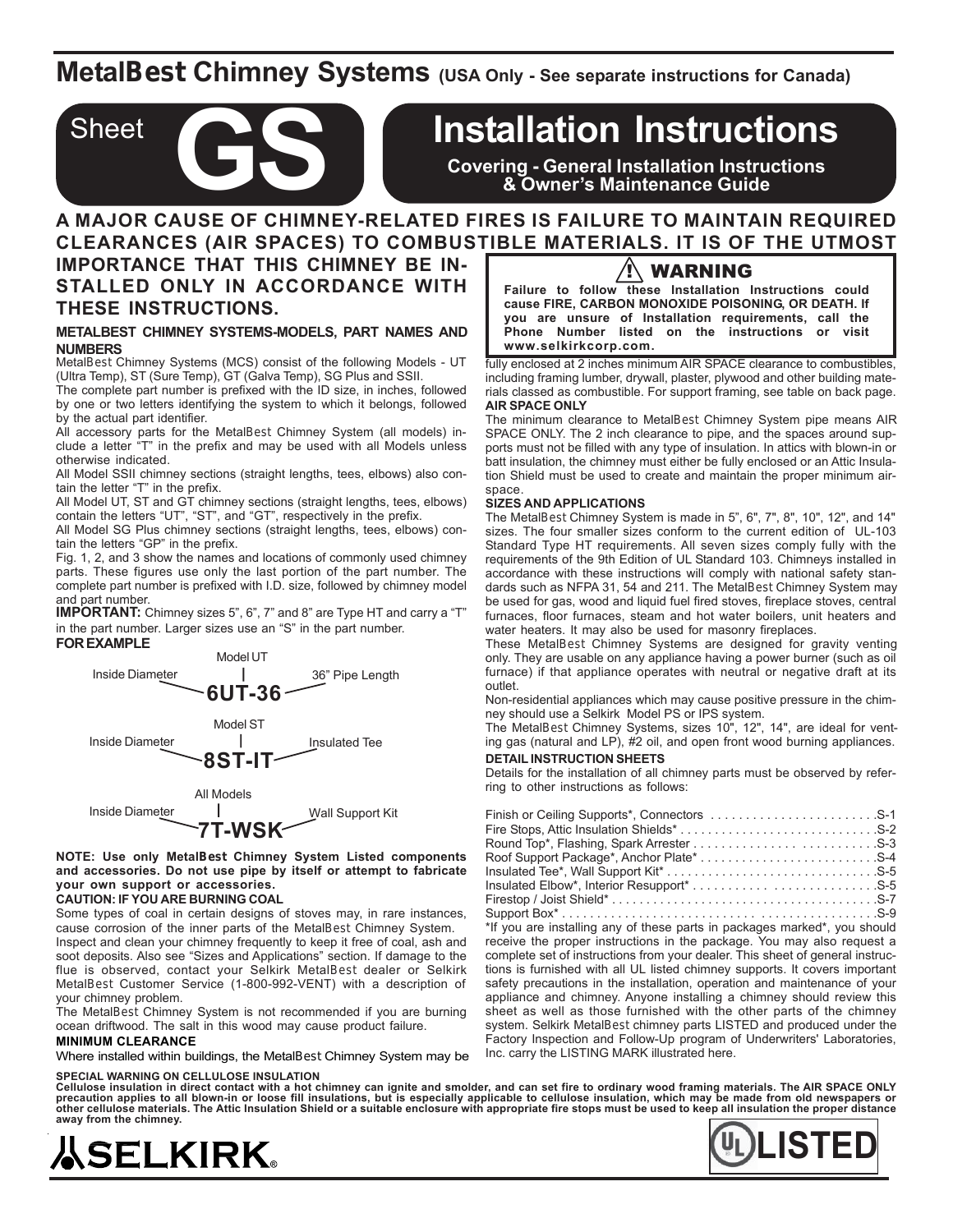





FIG. 3 THIRTY DEGREE OFFSET WITH ENCLOSURE AT 2" CLEARANCE (MAXIMUM OF TWO SEPARATE OFFSETS PER SYSTEM)

## **WHEN INSTALLING YOUR CHIMNEY AND WOODBURNING STOVE OR**

## **FIREPLACE SYSTEM, REMEMBER . . . SAFETY FIRST**

You may well have a basic knowledge of carpentry and the use of hand tools. However it is important that you also review the rules of safety on the following pages. If you have any doubt about your ability to complete your installation in a workmanlike manner, you should arrange for a professional installation.

## **RULES FOR SAFETY DURING INSTALLATION**

1. Read all installation sheets. Look for them in the cartons, or ask your dealer for a complete set or download from www.Selkirkcorp.com. Keep the instructions handy and save them for future reference.

2. Check your local building or fire code for all requirements affecting the fuel-burning appliance and its chimney.

3. Obtain a building permit for both the appliance and the chimney. Contact local building or fire officials about restrictions and installation inspection in your area.

4. Be very careful around electrical wiring and be sure it is secured at least 2 inches away from any part of the chimney. If wiring must be relocated, hire a professional electrician.

5. Be sure that ladders are in good condition and always rest on a level firm surface.

6. Wear cut resistant gloves when handling sheet metal parts with sharp edges.

7. Be sure that electrically powered tools are properly grounded.

## **CHIMNEY HEIGHT AND SIZE**

These instructions contain a ''Selector Chart" so you can pick the exact combination of length increments. A chimney for one or more gas appliances must conform to size and height recommendations in the "MetalBest Gas Vent and Chimney Sizing Handbook." Heights above the roof as given in the next paragraph are minimum; greater heights may be needed for reasons given.

Before beginning installation of the chimney, be sure that the selected size is adequate for the appliance and the selected height of the Chimney Round Top termination is high enough to conform to building code requirements. Chimneys are required to extend at least 3 feet above the highest point where they pass through the roof of a building, and at least two feet higher than any portion of a building within 10 feet. (National Fire Protection Association Standards Nos. 31, 54, and 211.) See Fig. 4.

**NOTE:** As stated in NFPA 211, do not install a connector or chimney that is smaller in diameter than the outlet collar of a solid-fuel burning appliance.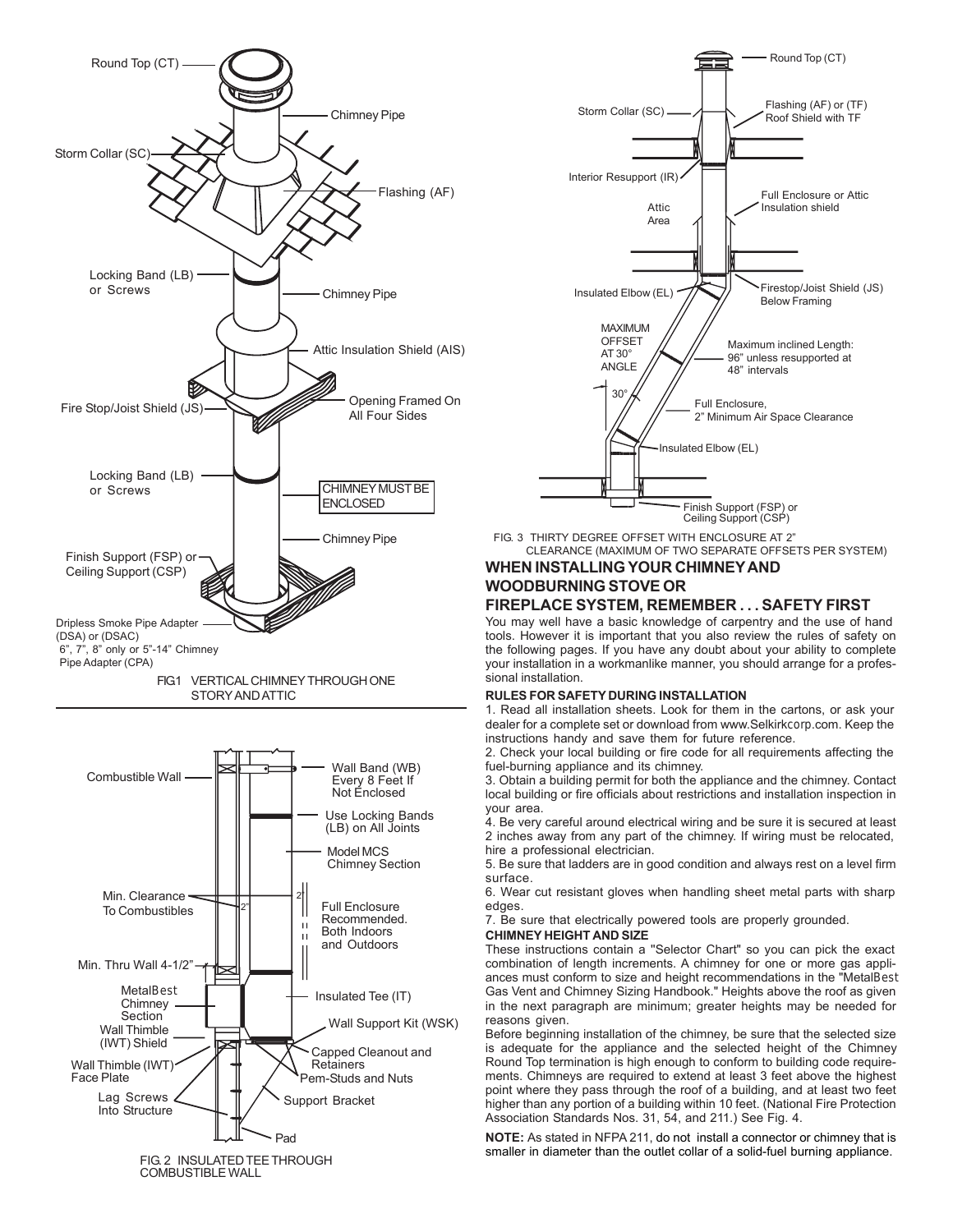

**Fig. 4 RULES FOR CHIMNEY HEIGHT ABOVE THE ROOF**

#### **CHOOSING YOUR HEATING APPLIANCE**

There are three important rules for selecting a woodburning stove, fireplace or heater.

FIRST Look for a label or nameplate attached to the appliance which bears the mark or name of a well-known safety testing organization\* or laboratory.

SECOND Don't buy an appliance which is bigger than necessary.

THIRD Look or ask for complete **installation, operating** and **maintenance** instructions for the appliance. If you can't get these, buy one that gives you all these **very important details.**

\*Such as Underwriters' Laboratories, Inc. or Intertek Testing Services.

#### **APPLIANCE SAFETY**

Be sure to follow all details of the instructions for your solid fuel burning appliance. You should give preference to the purchase of an appliance which either has a label or includes detailed instructions showing all required clearances to floor and walls. If necessary, these clearances may be reduced by use of a tested and "Listed" (by UL, for example) protection system, or by one of the methods described in NFPA Standard 211.

For the chimney **connector**, the **appliance instructions take precedence** over the 18 inch clearance shown in these instructions (or in building codes). The 18 inch minimum clearance dimension applies only if there is no other information for the connector.

When protecting walls or ceilings from the heat of a connector, be sure to leave at least a 1 inch ventilated air space between the protection material and combustible construction. It is ineffective and possibly dangerous to apply ordinary brick, or any similar dense material directly to a wood framed wall for the purpose of reducing safe clearances.

#### **EACH SOLID FUEL APPLIANCE SHOULD HAVE ITS OWN CHIMNEY**

\* Stoves of air-tight or controlled combustion design may be difficult to operate if some other appliance is connected to the same chimney.

\* Open front, freestanding or built-in fireplaces may need all the draft produced by a minimum height of chimney. Interconnecting them or their chimney with another appliance may be prohibited by their instructions and may cause smoking problems.

\* Never connect a gas-burning appliance into a chimney for any woodburning stove, heater or fireplace. This is extremely dangerous because a chimney blocked with creosote (or anything else) may cause the connected gas appliance to produce poisonous carbon monoxide.

\* For these and other reasons, don't ever inter-connect your solid fuel appliance with anything else, not even another solid fuel appliance. There are simply too many things that can go wrong if you do.

#### **GENERAL INSTALLATION INSTRUCTIONS**

A correct easily-maintained chimney installation has five important parts: 1. Proper support, both vertical and lateral, with access for inspection and maintenance.

2. Adequate clearance to combustible materials for single wall connector or smoke pipe.

3. AIR SPACE clearance of 2 inches for insulated chimney parts.

4. All vertical intermediate ceiling or floor penetrations completely framed and firestopped with specified chimney parts.

5. All connector and chimney joints completely secured against unlocking with three screws or with locking bands. See diagram for screw location.

#### **PROPER SUPPORT**

Vertical chimneys may be supported in these ways:

1. Ceiling Support with all chimney stacked above. See sheet S-1.

2. Roof Support, with one or more lengths suspended below and with total height limits depending on factors such as roof pitch and height. See sheet S-4.

3. Appliance Support, with the MetalBest Chimney System starting at the appliance outlet. This is permissible if this method is shown in the appliance instructions, or with masonry fireplaces.

4. Wall Support with Insulated Tee. See Sheet S-5.

5. Support Box. See Sheet S-9.

6. Proper lateral support is also necessary and may be provided by wall bands, firestops, roof braces and/or all the supports listed above. Maximum spacing between components providing lateral support is 8 ft (See sheets S-2, S-3, and S-5).

Because of thermal expansion problems, only one of these support methods should be used for a vertical installation. For example: **Do Not** use both a ceiling support and a roof support for the same chimney.

#### **OBSERVE CLEARANCE TO COMBUSTIBLE MATERIAL AND SLOPE FOR CONNECTOR OR SMOKE PIPE**

The connector or smoke pipe is the sheet metal pipe between the appliance and the chimney. Different types of fuels and appliances have different connector clearances to combustible walls and ceilings. These clearances will be shown in the appliance instructions.

Whatever clearances and connector arrangements are shown in the appliance instructions, must be followed rather than the arbitrary 18 inch dimension. This is important if tests have shown that more than 18 inches clearance is necessary, or if the location of the stove or heater necessitates more clearance. See Fig. 5.

Combustible materials include such things as framing lumber, plywood, drywall (sheet rock, plaster board, lath and plaster, gypsum board) and also furniture and curtains. Building insulation of any kind, including batts, foams, boards and especially loose fill cellulose fiber, must also be kept away from the chimney in the same manner as combustible materials.



Drip-Free Cap on Cleanout Tee

NOTE: The purpose of the diagonal arrows is to show that the 18 inch clearance DOES NOT APPLY to the vertical connector entering a Finish Support. This support is actually tested with a bare vertical connector and must pass the UL tests with very hot gases entering the bare single wall pipe.

#### **FIG. 5 CONNECTOR CLEARANCES**

Passing a bare smoke pipe or connector of a wood burning appliance through a combustible stud wall is not recommended, as the entire inside of the wall must be cut away to get 18 inch clearance (usually at least a 40 inch circle). Wherever possible, locate the MetalBest Chimney to avoid penetrating a wall with a single wall connector. Besides following the appliance instructions for connectors, other rules for solid fuel appliance connectors are:

1. Never enclose vertical single wall pipe, even at 18 inches clearance.

- 2. Never run it through ceilings or floors, or windows.
- 3. Don't use single wall pipe outdoors.
- 4. Always secure all single wall pipe joints with at least 3 screws.

5. Obtain proper attachment parts for the appliance end and for the entry to the chimney. See the MetalBest Chimney System catalog for the proper size Dripless Smoke Pipe Adapter (DSA) or (DSAC), or Chimney Pipe Adaptor (CPA).

6. Locate and support the connector to avoid accidental contact or damage.

7. Caps or plugs for tees should be secured against falling out and designed so they can't leak creosote or rain.

8. Heavy weight single wall pipe lasts longer. Use 24 gauge if possible.

9. Porcelain enamel is the best high temperature protective finish but requires careful handling and may be difficult to assemble securely except in

a vertical position and could produce noxious odors if overheated.

10. Galvanized steel pipe is no better than plain black or painted steel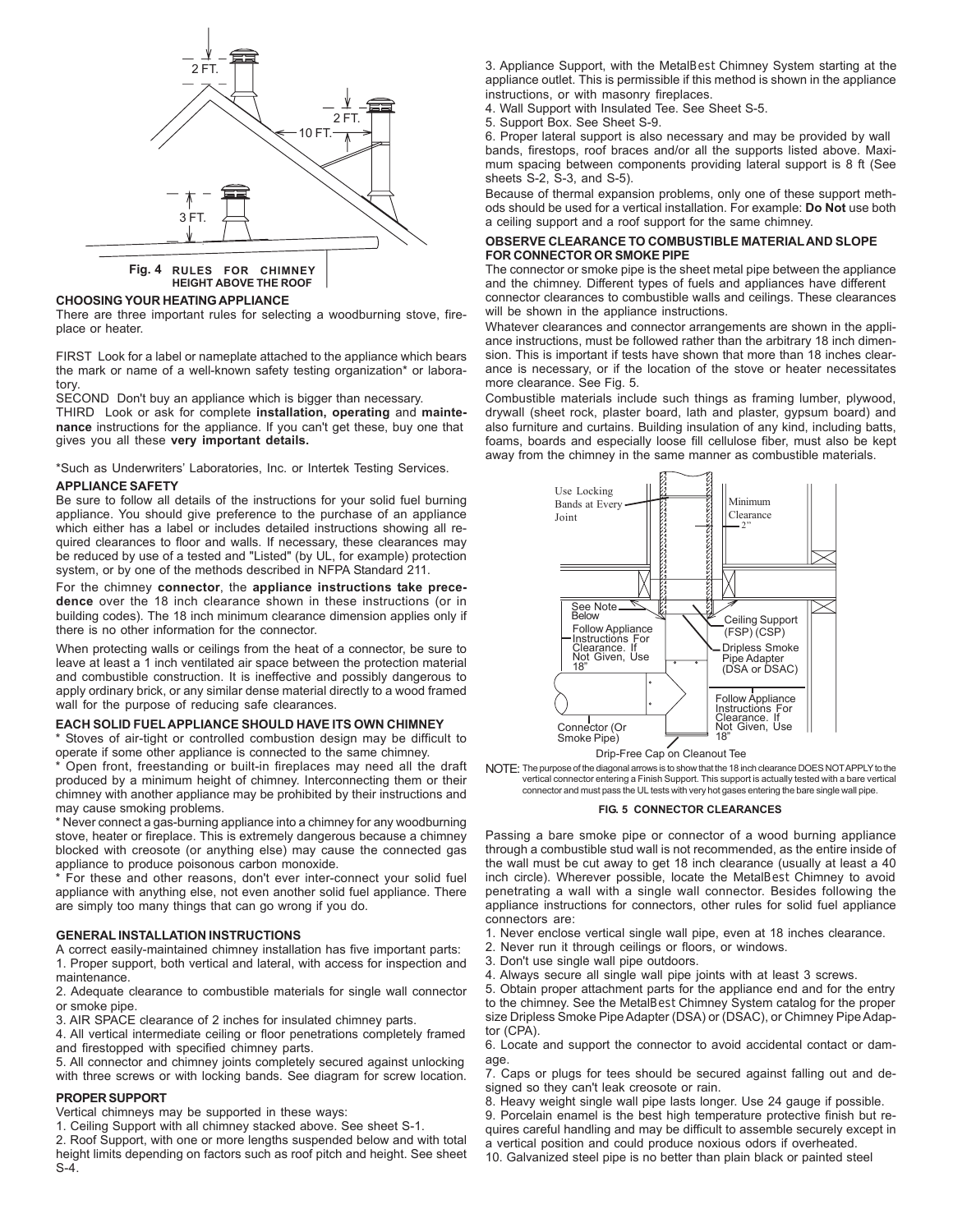because the galvanized zinc coating is ineffective once it has been overheated.

11. Operating the stove, heater or fireplace when the connector is red hot is very dangerous. This indicates overfiring or a chimney fire. Stop firing, close the dampers, let things cool off, and keep watching for problems on nearby walls and furnishings.

12. The slope of the horizontal portion of a connector of 1/4 inch per foot is sometimes a building code requirement. This slope will have little effect on safety or appliance operation. If the connector is vertical, it should be installed with the crimped end down. If it can be sloped between the stove and chimney, use 45 degree one piece leakproof elbows (such as the corrugated type), and try to maintain sufficient slope so that any condensate liquid runs back toward the appliance. To keep liquids from coming out connector joints, the small (or crimped) end should always be down - or toward the stove or fireplace.

### **CLEARANCES FOR METALBEST CHIMNEY SYSTEM INSULATED PIPE**

**All insulated MetalBest Chimney Systems' gas-carrying chimney parts are marked with important safety information confirming minimum airspace clearance to combustibles. This minimum airspace clearance to combustibles is important in order to keep combustible materials from overheating and creating a fire hazard. Never fill required airspace with insulation or even non-combustible material, since such actions could cause overheating. If you are uncertain about a particular installation, contact Selkirk at the number referenced at the end of these instructions.**

Such parts as Fire Stops and ceiling supports are intended to be attached directly to the framing or to ceiling, or floors. These auxiliaries, which are in contact with wood or other combustibles, are designed and tested to assure that they do not overheat at points of contact.

The instruction sheets for individual parts and the table on the back page give proper framing dimensions, which in turn define the proper clearance. Wherever these instructions illustrate the use of a required spacer or fire stop, the purpose of the part is to maintain and assure the proper clearance.

Remember that the most important clearance requirement is that it must be **AIR SPACE.**

ENCLOSURE: Interior or exterior residential chimneys should be enclosed where they extend through closets, storage areas, or habitable spaces where the surface of the chimney could be contacted by persons or combustible materials. The space between the enclosure and chimney should be at least the required 2" minimum airspace clearance to combustibles. (SEE SHEET S-2 FOR PROPER USE OF FIRESTOPS IN AN ENCLO-SURE). **Enclosures** may be built of ordinary drywall or plywood at the required minimum of 2 INCHES AIR SPACE CLEARANCE. While properly installed firestops or supports help maintain the necessary clearances to combustibles at ceilings or joist areas, there are no special parts to maintain clearance to inside surfaces of walls or enclosures; therefore, the builder and the chimney installer should take all necessary precautions to assure that this 2 inch minimum clearance or more is maintained.

In unoccupied attics, it is very important to be sure that blown-in or other insulation does not come in contact with the chimney. A full enclosure built in the attic should extend to the roof; however, it need only be finished well enough to keep insulation and stored furnishings away from the chimney. If a full enclosure is not built, an Attic Insulation Shield (AIS) **MUST** be used. See Fig. 6.

A chimney enclosure is also highly recommended for any outdoor, exteriormounted chimney located outside of the building wall. This enclosure can be helpful in reducing internal condensation, creosote build-up and metal deterioration. Also the enclosure, by protecting the chimney from cold outdoor temperatures, may improve draft and appliance operation.

At the upper end of this outdoor enclosure, the chimney should be flashed with the flashing/storm collar termination shown in Sheet S-3.



If the enclosure is exterior, without penetration of the building enclosure, wall bands should be used to provide the necessary lateral stability.

Regardless of the benefits of the exterior enclosure, better chimney and appliance operation will be obtained if the chimney is located entirely inside the heated part of the building (except of course for the part above the roof).

Enclosures of ordinary wood framing with gypsum drywall or plywood walls may be built only in one and two-family dwellings. For other types of buildings, multiple occupancies or high rise construction, additional fire resistance is required for enclosures as follows:

*A factory-built chimney that extends through any zone above that on which the connected appliance is located is to be provided with an enclosure having a fire resistance rating equal to or greater than that of the floor or roof assemblies through which it passes.*

Even with a fire resistance rated enclosure, the use of Fire Stops at every floor level is recommended to stabilize the chimney and to retard possible fire spread external to the chimney.

#### **FIRESTOPPING (See Also Sheet S-2)**

A fire stop is any part of the building structure which prevents the spread of a fire or circulation of air. Where a MetalBest Chimney System is enclosed and framed at 2" clearance, a Firestop/Joist Shield (JS) or Fire Stop/Wall Spacer (WS) is the proper firestop to use at every floor. Part "JS" may be used with all MetalBest Chimney System models. Part "WS" may be used only with Model SSII.

If the enclosure or space around the chimney is larger than usual, or irregular in shape, attach galvanized metal plates 28 gauge or heavier all around the edges of the Fire Stop/Joist Shield (JS) or Firestop/Wall Spacer (WS) as necessary. These should be wide enough so that when installed, the gap is closed to vertical air circulation around the chimney and the pipe is securely spaced and centered.

For firestopping to be fully effective, all ceiling and floor penetrations should be fully framed and closed on all four vertical sides. This framing helps delay horizontal spread of fire and controls unnecessary horizontal air leakage through intermediate floors.

#### **CHIMNEY JOINT SECURITY**

All MetalBest chimney joints must be reinforced with either of 2 choices: 1. Locking Bands (LB). These are furnished with pipe and elbows. or

2. Stainless steel sheet metal screws (3 minimum) per joint, these are an optional extra.

The stainless steel sheet metal screws, size #8 x 1/2" must be evenly spaced around the joint and 1/2 inch above the joint separation. Before installing either the screws or the Locking Band, the joint should be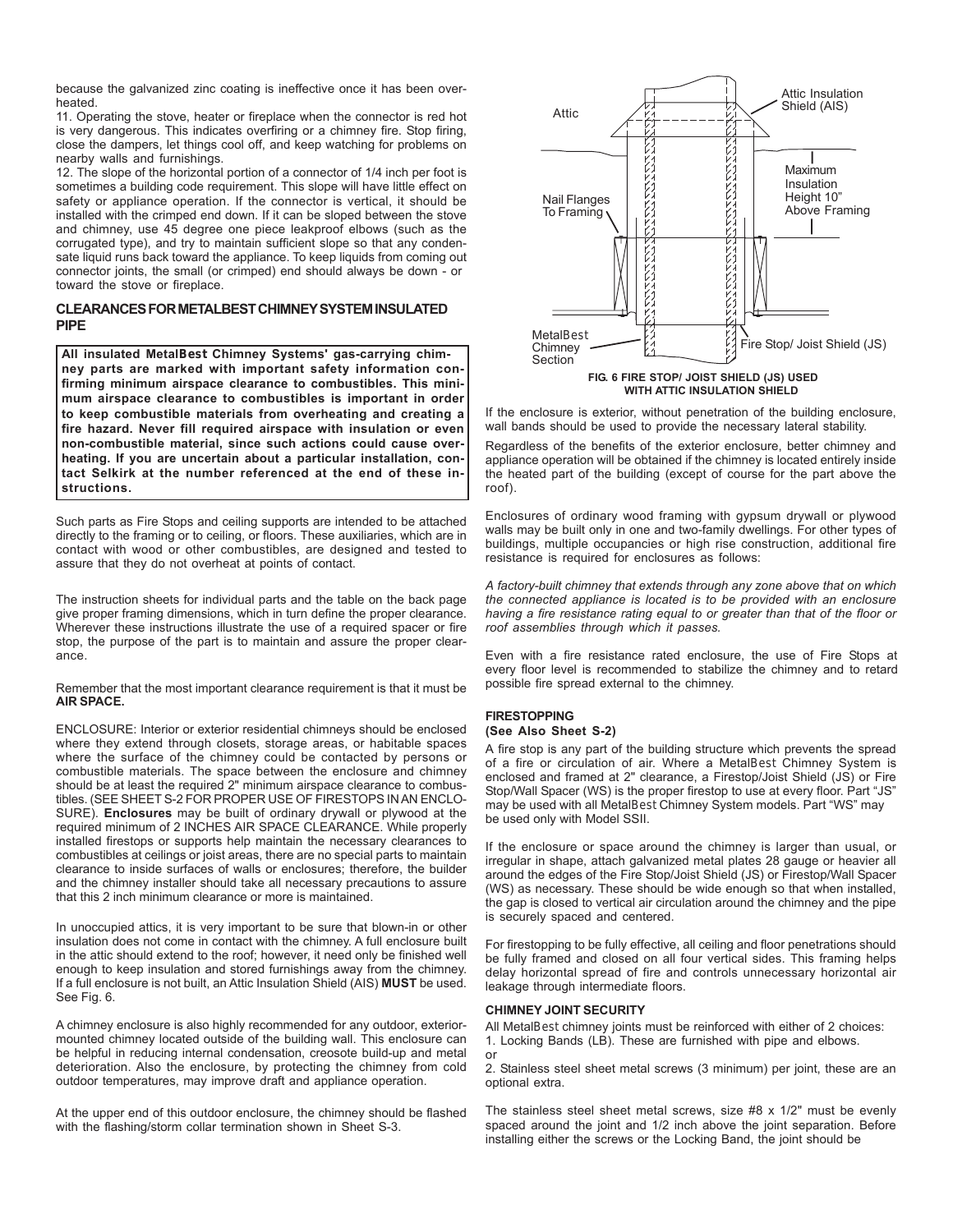

securely twist locked together. The diagram, Fig. 8, illustrates these points.

Screws or locking bands are needed to prevent accidental disengagement during chimney cleaning, and to reinforce the chimney whenever it is outdoors, along walls, or above the roof.



Female End - Outer Wall

**Warning:** The chimney pipe and its fittings must be assembled with metalto-metal joints as furnished. Do not use tape or any sealing compound (such as tar, mastic, putty or silicone) at the outer joints. Sealers in the joints may cause the insulation to accumulate moisture and will cause corrosion or freezing failures.

#### **CAUTION: DO NOT USE METALBEST CHIMNEY SYSTEM PIPE WITH DAMAGED ENDS**

Both the inner and outer pipe must join properly to avoid leakage and accidental disengagement. Slight eccentricity of the inner pipe will not affect operation provided that the joint goes together completely. Minor dents or irregularity of the outer pipe will not have any perceptible effect on temperature safety.

#### **CHIMNEY OPERATION AND MAINTENANCE**

The need for chimney maintenance depends on the kind of appliance and how it is operated. Gas and oil-burning appliances may need very little, but wood and coal-burning appliances may need a great deal of chimney maintenance. Open front fireplaces without doors usually dilute their smoke with large amounts of air. Thus the buildup of chimney deposits is generally very low. "Air tight" or controlled draft wood stoves and heaters produce dense smoke if they are loaded for long duration or overnight fires, and can rapidly produce heavy, thick creosote deposits. It is possible, by having a short duration daily hot fire, to burn off these deposits or prevent them from building up to dangerous levels. This takes skillful operation and an appreciation of how to get the correct temperature.

CREOSOTE AND SOOT FORMATION AND NEED FOR REMOVAL

When wood is burned slowly, it produces tar and other organic vapors,

which combine with expelled moisture to form creosote. The creosote vapors condense in the relatively cool chimney flue of a slow-burning fire. As a result, creosote residue accumulates on the flue lining. When ignited, this creosote makes an extremely hot fire.

With coal which can burn with a smoky fire, this smoke also condenses in the chimney to form soot.

The chimney should be inspected at least once every 2 weeks during the heating season to determine if a creosote or soot buildup has occurred.

If creosote or soot has accumulated, it should be removed to reduce the risk of chimney fire.

Creosote causes many problems. Some are visible while others are not. It can make trouble if:

1. It runs down the outside of the pipe to damage the finish on the metal

2. It drips out of joints, damaging floors or furnishings.

3. It plugs up the chimney to cause poor combustion, smoking, soiling walls and indoor air pollution.

4. It catches fire in the chimney to cause possible chimney damage and damage to your home.

If you see deposits more than 1/16 inch thick, clean all of the chimney parts mechanically. This means using brushes, scraping or equivalent. Don't start a chimney fire! With only slight deposits, try a hot fire to see if the black deposits change to light ash or fall down the chimney. You can hear the sound of falling deposits when temperature conditions are right. Afterwards reinspect the chimney and the inside of the appliance for deposits. Do not use chemical cleaners, they may corrode the inside of the chimney. They may or may not prevent or remove creosote. When they are used together with a hot fire, it is probably the fire that is doing the work.

Depending on the rate of buildup, as you learn what is going on in the chimney, you can adjust your cleaning schedule.

If you have any doubts about your ability to clean the chimney, or if the deposits are very heavy and hard to remove, call a professional chimney sweep. Do not try to burn them off.

It doesn't matter how careful you are with loading, fuel wood selection or draft control, you should observe the above precautions with any wood stove or chimney installation.

#### **CHIMNEY FIRES AND WHAT TO DO ABOUT THEM**

Your MetalBest Chimney System is not intended or designed for use as a combustion or fire chamber. It is very easy to over fire your woodburning appliance with kindling, scrap lumber, brush or any fast burning fuel. This can produce flames and high temperatures all the way up the chimney, and may cause chimney damage.

If you see your appliance or the smoke pipe glowing red, you are risking chimney damage, or a fire. The creosote may be burning inside the chimney. If you see flames coming out the top, you are either overfiring or there is a chimney fire.

If the fire in your heater has gotten out of control, or if you suspect a chimney fire for any reason, follow these steps:

1. Immediately close all dampers and/or air entrance openings to your appliance. This includes doors on Franklin type stoves. Block off fireplace openings.

2. Alert your family to the possible danger.

3. Inspect your appliance and chimney surroundings for possible fire. If in doubt, alert your fire department.

4. Do not continue to use your appliance until it and your chimney have been thoroughly inspected. Overheating can cause metal parts to expand, buckle and crack. If you are not certain, have a qualified heating person disassemble all parts so they can be inspected and replaced.

5. Do not use salt or water on the fire in your appliance. Salt is corrosive and water will cause a dangerous steam explosion. You might be able to control the fire by using ashes, sand or baking soda, since baking soda is an ingredient used for dry chemical fire extinguishers.

6. After a chimney fire, when it is safe to do so, check internal locations such as the attic and under the roof and keep watching for two or three hours. There may be delayed smoldering and subsequent ignition, even if the fire inside the chimney has been controlled.